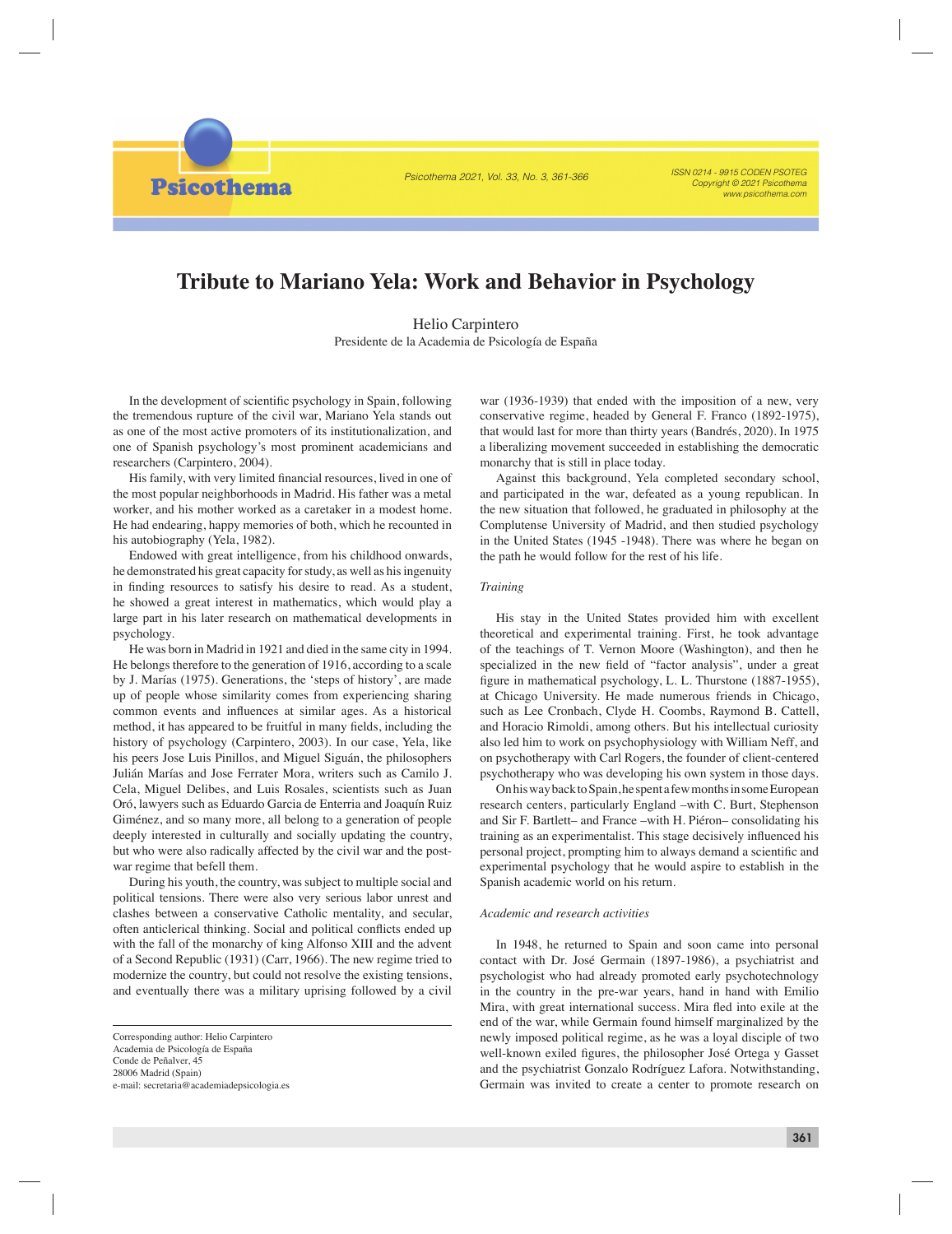experimental psychology at a newly created institution to develop positive science in various fields, the Higher Council for Scientific Research.

Germain succeeded in creating a small group of young people who were strongly attracted by psychology: Mariano Yela (1921- 1996), José Luis Pinillos (1919-2013), Miguel Siguán (1918-2010), Francisco Secadas (1917-2012), Manuel Úbeda (1913-1999), and more. It was conceived of as a small Department of Experimental Psychology, within the recently-created Higher Council for Scientific Research. In the end it became the core of contemporary scientific psychology in Spain. In the official academic world after the war there was an attempt to establish a psychology school with a Thomistic orientation that failed completely, and Germain's core group strongly encouraged a scientific and technical approach that would ultimately predominate. (Carpintero, 2004; Yela, 1982).

The Department encouraged its members to interact with foreign research groups, which meant that Yela came into contact with Baron Albert Michotte (1881-1965), and his laboratory of experimental psychology of perception at the University of Leuven (Belgium). He did work there, between 1950 and 1952, on the perception of causality, and eventually Michotte invited him to be his successor in the chair after his retirement. However, he turned it down and returned to Madrid. There, in the early 1950s, he made great contributions to the foundation of the Spanish Psychological Society (1952), and also to the creation of a School of Psychology and Psychotechnology (1953) at the University of Madrid. This was the first postgraduate training center training certified psychologists who had previously graduated in other subjects such as medicine, philosophy, and education. This school, and a second one, created at the University of Barcelona by Miguel Siguán in 1966, highlighted the need to create a degree in psychology at universities. Germain's disciples (Carpintero, 2020), especially Mariano Yela, Jose Luis Pinillos, and Miguel Siguán, were the leaders in this process, and a degree in psychology was first established in Madrid and Barcelona universities (1968), beginning a rapid growth of the field that has established more than fifty faculties, a number that continues to grow (Lafuente, 2020).

During the same time, Yela engaged in technical and practical activity. He held a position in human resources in a large industrial company, Standard Eléctrica S.A., based in Madrid. This gave him important practical experience that would serve as a strong basis for his studies. He also worked as a scientific advisor for an important publisher of psychotechnical tests, the TEA Consulting Company (Técnicos Especialistas Asociados), which created a wide collection of assessment instruments, all adapted to the Spanish population, that enabled professionals in their work (Pereña, 2007).

For more than thirty years he was professor of psychology at the Complutense University of Madrid. In 1957 he was made chair of general psychology in the pedagogical section of the Faculty of Arts. When the degree in psychology was created, he moved to that, specializing in experimental matters. Eventually, a wholly independent faculty was established, largely due to his efforts and those of other colleagues, thus arriving at the current situation.

However, his academic activity was more extensive than that. For years, he maintained a regular presence at the University of Leuven (Belgium), where he taught factor analysis. He also gave numerous courses at the Pontifical University of Salamanca. His prestige continued to grow rapidly, and he attended a multitude of international meetings, seminars and congresses.

In 1973, he was appointed a full member of the Royal Academy of Moral and Political Sciences of Spain, an institution that in this way opened its doors to scientific psychology.

In the following years, he mainly did research on language and intelligence, but also paid attention to evaluation techniques and work psychology (Carpintero, 2017). He also was collecting the fruits of his previous labor, and was presented with numerous awards and distinctions, including a medal of Honor from the University of Louvain (1962), from the Pontifical University of Salamanca (1987) and from the Complutense University of Madrid (1989). He became an honorary member of the Official College of Psychologists of Spain, and also a member of the New York Academy of Sciences (1993). He received honorary doctorates from various universities –the Pontifical University of Salamanca, and the University of Oviedo, among others. The edition of a book in his honor, *Intelligence and Cognition*, (1992) was promoted by the Complutense University of Madrid, and had the collaboration of well-known national and international researchers and colleagues.

He was also an endearing personality. In 1955 he married Mª Concepción García Morán, and they had five children, two of whom have devoted themselves to psychology, one as a university professor, and one as a professional in the field of legal psychology.

It is worth remembering the words with which, in his autobiography, he assessed his life experience: "My life, sometimes painful, often difficult, always uncertain, has been fundamentally a stimulating adventure" (Yela, 1982, p. 281).

#### *A view of psychology*

To understand the meaning of his intellectual work it is necessary to begin with his idea of psychology, which serves as the basis for the rest of his work. In a certain sense, it could be said that for him, the starting point for the task of a psychologist is the study of behavior through tests.

In a rather crude sense, it might be said that a test is no more than any action or operation that includes in itself an examination in which a subject is involved when behaving in a given situation. Its living activity consists of someone doing something with some object or with other people, and in each case certain data are needed to obtain some results. Every time a subject tries to do something, their actions test both their ideas and their circumstances*.* In an ultimate sense, life is a continuous testing process, in which both the subject and the world are put to test to get some goal or to arrive to an end. As Yela wrote, "*conduct (is) an attempt, more or less successful, to face the world, question it, examine and interpret it and, less or more responsibly, dispose of it*" (Yela, 1987, p. 26). In other words, each behavioral act, in a basic sense, "is a test" (Yela, 1987, p. 24).

When we act or operate, we test ourselves our abilities, our ideas and plans, and we are also checking the resistance and the nature of the world that is in front of us. We interrogate its reality, its meaning, and its possibilities. To act means to put reality into test, interpreting it and personalizing it (Yela, 1987). Such a process may have a plurality of aspects, discovering new possibilities, capturing the flavor and resistance of the situation, as well as the role of each portion of reality in our lives. Such investigative action may be quite diverse, and may also have a plurality of meanings; they depend of course on the occasion, and the attitudes and expectations of the agent.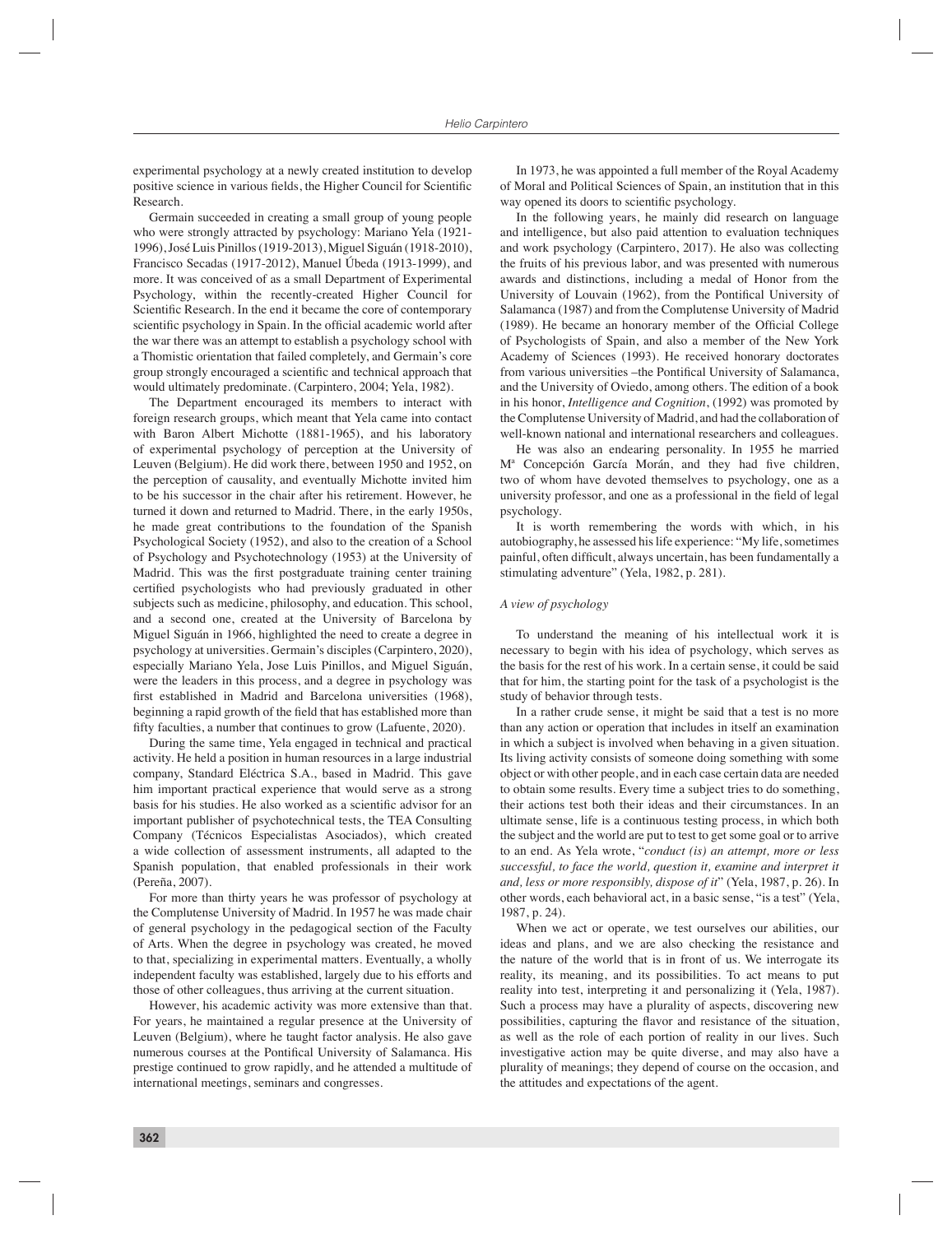Yela was a declared experimental psychologist, however he never failed to postulate the need for a descriptive, phenomenological approach, which would combine this viewpoint with the experimental and analytical procedures (Yela, 1960). He based this phenomenology on the work of Husserl and Heidegger, of course, as well as on Ortega, Merleau-Ponty, and Marías, to mention only a few names that frequently appear again and again in his writings. He considered himself to be close to that perspective and feeling. According to him, the phenomenological sense is linked to the order of the experience, the coherence and meaningfulness of behavior, or more technically stated, to the mathematizable covariation of responses. Definitely, he was led from phenomenology to factor analysis, recognizing it as a powerful instrument for analyzing the complexity of behavior: "*In my opinion, a clear example of this conjunction of phenomenology and mathematical models is, or could be, factor analysis*" (Yela, 1960, p. 901). It integrates mathematical procedures with structural aspects of behavior, and then, with its reflection, illuminates the meaning of actions and operations from where measurements were taken.

The subject's behavior so considered is a sequence of acts, but these are not mere bodily movements; on the contrary, every action has primarily a certain meaning for the person who performs it. Yela's idea of behavior was partly in agreement with the behaviorists, but disagreement arose immediately, as he could not accept the conception of an act as a mere stimulus-response structure. He rather acknowledged a much more complex reality, one in which a consciousness intervenes and brings a world of meanings and values that determine the action. In his own terms, human behavior is meaningful action in the world. It is significant for the subject, that is, subjective and mental. (It is) in the spacetime world, that is, physically real. Behavior as action —Yela adds— "is both a psychophysical fact and a meaningful event " (Yela, 1987, p. 28; 1989, p. 77).

As Ortega wrote, and Yela quoted, every human action —not the mere activity of a certain bodily organ— is an operation that has both a *why* and a *what for*, a motive and a goal (Carpintero, 2019). He liked to repeat that in such events there is a conjunction of action and meaning. It is, no doubt, a process that takes place through the motion of certain bodily systems and elements, in its interaction with the environment. In all cases, it requires and consumes energy: It is a real and physical event. But beyond that, it also makes sense for someone, for its agent, the one who imagines it, plans it, describes it, justifies it, executes it and, finally, gets its result.

Behavior, Yela acknowledges, is not mere reaction, but a significant response, which absolutely fits the meaning that one gives to the situation one is experiencing at that time. "The primary situation is the exhilarating reality. The primary response is to the stimulating reality in which one is; for this reason, the answer is significant movement irreducible to pure spatial alteration. Behavior is ... psychophysical, where 'psycho' is equivalent to meaning or intentionality and 'physical', to corporeal structure" (Yela, 1963, p. 27).

In this precise context, he recalled some unequivocal texts by Aristotle, related to the way of studying the passions. In effect, as the Stagirite says in *De Anima*: "It is clear that affections are forms inherent in matter. So the definitions must be of this type: anger is a movement of such a body or of such a part or power, produced by such a cause for this purpose... On the other hand, the physicist and the dialectician would define each of these affections

differently, for example, what anger is: one would speak of the desire for revenge or something like that, while the other would speak of the boiling of the blood or the hot element around the heart" (De An. 403 to 25 ff.).

Here is also a question of combining, as Aristotle did, both a bodily movement and the goal a mind pursues through it –in our case for instance, the desire for revenge. Conduct therefore had to be seen as 'embodied ideas', "*logoi enyloi*" (Aristotle), or "*rationes insitae materiae* " (St. Thomas Aquinas); or, as Yela repeats in his oft-quoted formula, the "physically real meaningful action".

This psychological view incorporates some lines that appear scattered in the past of the history of our science. It integrates in an original way some elements from phenomenology and from Gestalt with others coming from classical functionalism, behaviorism and even Tolman's cognitivism. Consciousness, meaning and value, are combined with planning and behavior, in a peculiar synthesis that also tries in turn to fit with recent philosophical ideas on human life from contemporary philosophers that have been exploring it as is the case of the Spanish philosophers Jose Ortega y Gasset and Xavier Zubiri, and also of the German existentialist Martin Heidegger. All of those may be seen as phenomenologically based thinkers who explored human life and who greatly influenced Yela's thinking, and led him to see human action as a continuous situated interaction between person and world (Carpintero, 2017).

It might also be added, to round off the point, that many of the suggestions that nudged Yela in the aforementioned direction came to him more or less directly from the thoughts of Xavier Zubiri, which greatly influenced his thinking. Zubiri maintains, in effect, that a certain real entity has basically a physical structure, or something "of its own" ("de suyo"), which makes it be in a certain definite way, and, at the same time, allows it to be inserted 'in the whole of reality' "as a such real thing". But in the case of lived and humanized realities, that are given to a certain person, and that appear to him inside his life or existence, they also have a 'sense' or 'meaning', be it concrete or vague, individual or general. This sense, says the philosopher, "is precisely and formally the constructed character of things as a moment of human life" (Zubiri, 1962). For instance, a certain quantity of matter, found by a subject in his life, gets a certain role, sense or meaning, that on the one hand makes it a "thing-reality", that can be observed, analyzed, experimented, measured and operated, but on the other hand, it also makes it a "thing-sense", with a function and a meaning, providing the person with certain effects or results. Yela's reflection brings the Aristotelian tradition and the Zubirian doctrine into an interesting convergence.

This idea of behavior has been quite aptly analyzed by G. de Montpellier, in a review of the idea of behavior in psychology. As he says there, "for Yela the structure of behavior is the unit of interdependence between the stimuli, the subject and the action. The interaction between the exciting, physical energy system and the subject defines the stimulating 'situation' in which the subject situates himself, according to the action that he projects and tries to perform. This action depends on the situation as the subject perceives and interprets it, according to his particular way of being that is, his personality. The action, in turn, works again on the stimulating situation, adapts to it or transforms it; and it also rebounds upon the subject himself, who affirms himself through it, and conforms to his nature. What is involved here, adds this author, as can be seen, is a really 'subjective' behaviorism" (de Montpellier, 1981, p. 243). Although this definition could be seen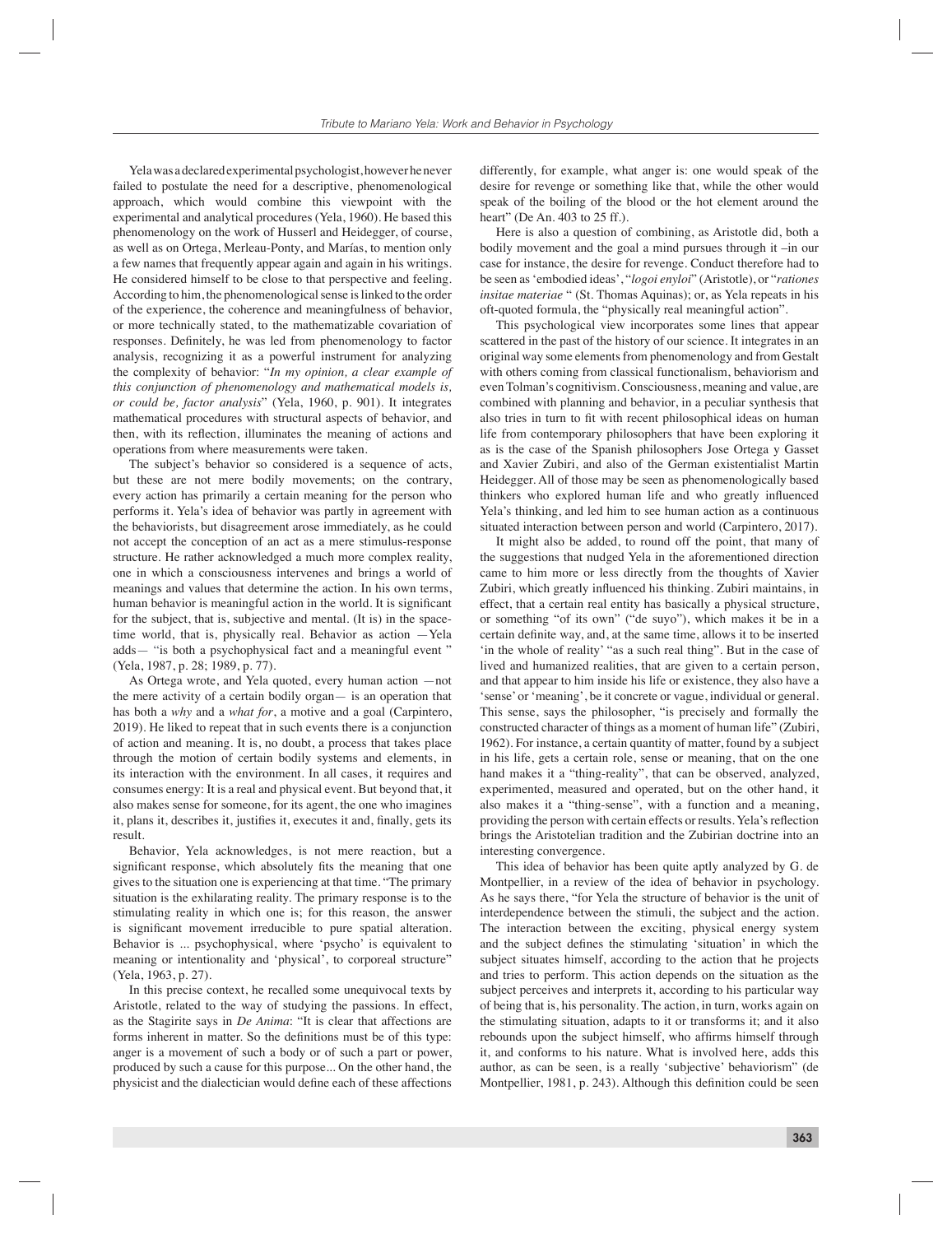as a true oxymoron, the previous considerations let us understand the precise sense in which Yela has tried to enlarge the natural dimension of behavior in man, with the idea of a meaningful and conscious experience that places man as a cultural and historical being in the middle of a natural world, endowed with a biological body, and subject to the energy processes of the cosmic world.

In particular, human action, as a real process, occurs in a place and a time in which its material entity intervenes; the organism puts the subject at the level of all other physical realities, in a certain here and now. On the other hand, every action is projected by the subject towards certain goals or ends that have a functional relationship with the life project he is trying to achieve that gives a sense to his subjective world based on past experience and his own ideals.

In this way, Yela attempted to integrate into a unit the plurality of proposals that have made psychology a *multi* or *pre* paradigmatic knowledge. He thinks that a solid, firm science needs to achieve unification, to become a body of propositions that explain and give reason for phenomena, while allowing prediction and intervention. In its simplest expression, it is about reaching a "unified psychological science", which ultimately could give reasons for the action and expression of the subject through behavior, resorting to the concepts and constructs that are indispensable (factors, systems operations, etc.), but always checking claims and predictions by resorting to the "observable behavior of the subject", the last criterion from which to prove or falsify the set of theoretical claims (Id., 1989, p. 76). This concept inseparably integrates "the physical and the mental" of the person, corresponding to the integrated nature of the person.

For humans, and especially for modern, contemporary humans, the meaning of life is, in large part, an effort to keep oneself alive, and to build one's own personal figure through a variety of activities that modify the surrounding reality and consist of certain operations that transform one's circumstances.

According to Yela, these structures have been shaped and organized through evolution, in a process of hominization of the animal, and humanization of humans. Little by little, the person has been adaptively obtaining answers to the continual new challenges of his environment. In this task, among many mental capacities, the role of cognitive functions stands out. A very considerable part of Yela's work has been dedicated to the study of intelligence, as a capacity for abstract and relational knowledge. He also did interesting research on the perception of causality, developing some lines from the basic work of Belgian psychologist A. Michotte, with whom he maintained a close relationship. But there is another issue that is very directly related to the question of the meaning of life, and the project of existence that underlies all strictly human action. For the modern person, life acquires meaning as an effort to dominate nature, modify it and fit it to his needs, mainly through personal activity. That activity, when it is socialized, and becomes a regulated and socially recognized action, becomes the "work" of the person. When people have a job, this means that they take care of themselves and "produce some good valued by society" (Katz, 1954, p. 475). Let us now consider this central aspect of Yela's contribution to psychology.

## *Psychology of Work*

As noted above, there had long been interest in the psychological aspects of work in Spain. Mira and Germain, in particular, had already taken an interest in psychotechnology before the civil war, in one of the first approaches to modern psychology through the social aspect of industry and other social applications. Personnel selection, personal orientation and guidance, and workers' rehabilitation had given social respectability to the modern theories about the human mind and behavior.

In Spain after the civil war, the small CSIC center created for psychological research under Germain's direction focused fully on these topics (Lafuente, 2020). In particular they applied considerable effort to adapting specialized tests for different professions. These included adapting the test battery that the American Air Force had established for pilot selection, which would also subsequently be applied in our country. Other widely used international tests were also duly translated, published, and evaluated. This resulted in the Spanish edition of Thurstone's PMA, now the AMPE by F. Secadas; the Ozeretski test, thanks to J.Pertejo; Eysenck's EPI, through a renewed version at the Pinillos' CEP; and, finally, Yela translated and adapted numerous tests from Thurstone (Faces, Hands, Screws, calculus, etc.), Raven, D-48, GCT, Gottschaldt, Wechsler's WAIS, and many others.

Yela had gained significant practical experience by working in the human resources department of a large industrial company, that he continued advising for years (1950-1957), until he was awarded his university chair. From then on, he dedicated himself to research and theory, but he always tried to made academic tasks compatible with these applied issues of work and organizational psychology (Forteza, 1995).

His knowledge of factor analysis and his interest in psychological action and intervention, not only in its theoretical version, facilitated his activity in the various fields of psychology, and particularly in this one of work and organizational psychology (Yela & Yela, 2009).

To some extent, his vision was that of a factorialist. Factor analysis is a technique to analyze the scores obtained by a group of subjects in a plurality of tests. It enables technicians to extract the meaning underlying a set of measures, informing us about the similarities and differences, concomitances and covariations in the responses of a group of individuals or entities. It allows the researcher to point to the existence of some "factors" underlying all these scores, which for Yela are ultimately the "functional units" that would explain behavior (Yela, 1957). According to him, this analysis leads to establishing certain constants in the psychological structure of the tested subjects, namely, their personality 'traits', and also their capabilities in relation to certain tasks, activities, or occupations. Therefore, such a technique would lead us directly to the very core of the problem of work psychology, that is, to establish through the appropriate tests, the functional features of the different jobs, and the basic psychological features of people that would fit them. That classic problem in work psychology, placing the right person in the right place, which is the main goal of all professional selection and guidance research, would find a suitable, objective treatment using the factorial technique which would allow a response to those practical demands (Muñiz, 1995).

 In 1949, Yela presented a paper at the International Congress of Applied Psychology held in Bern, on Factor Analysis in vocational guidance (Yela, 1952). In his opinion, both in vocational counseling and in occupational guidance —the two essential psychological tasks in the field of work psychology—, this methodology was able to go beyond the pure empirical statement of a certain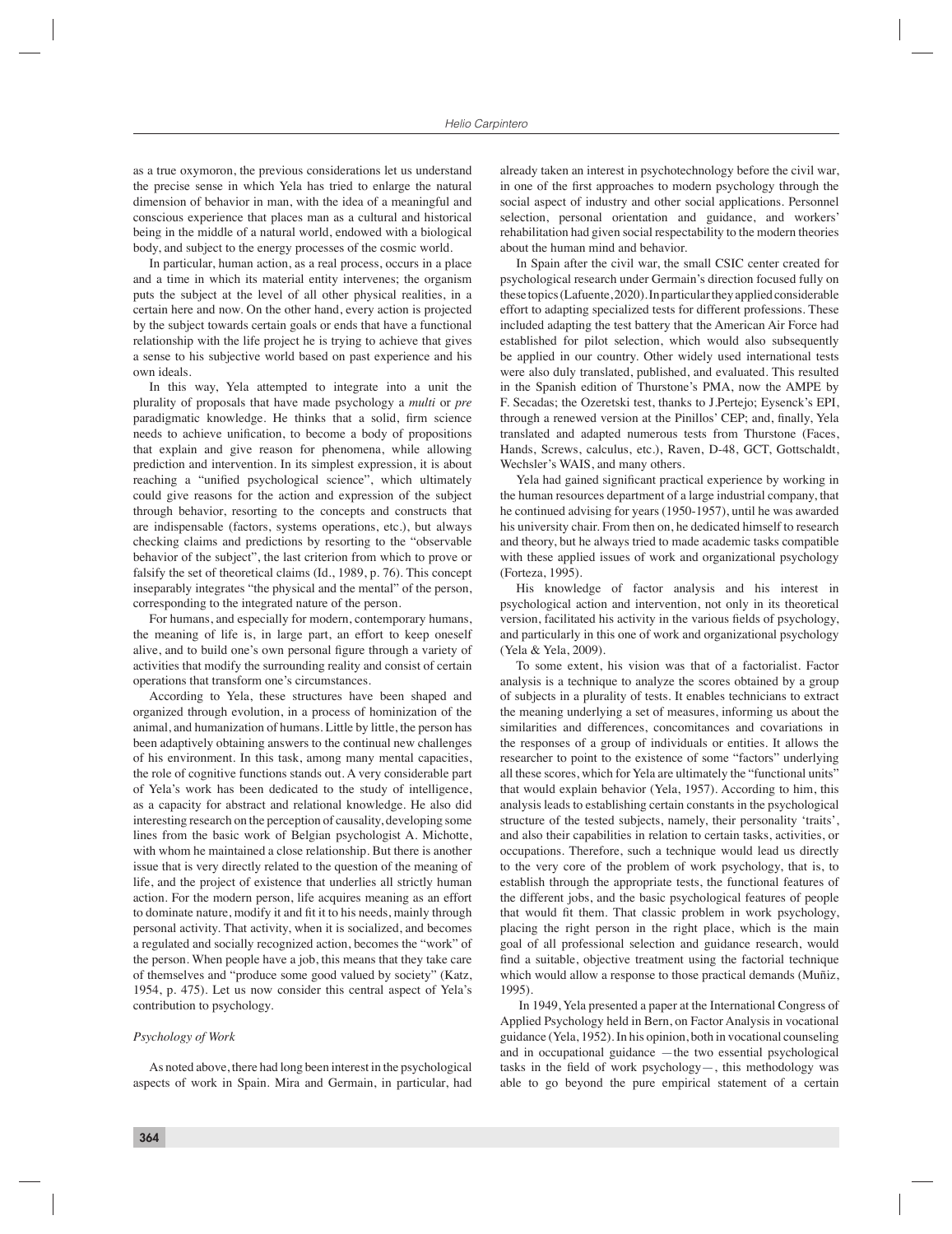convenience between a person and a job position, having managed to determine, not only the subject's functional units but also the characteristic features of the tasks to be performed. In so doing, a scientific vision of the problem would have then reached, but a significant change would have then taken place, as research would have moved from psychometrics to the field of personality and clinical psychology. By assuming this factorialist point of view, the terminological unification in this field was consistently encouraged. and this opened new horizons of prediction of adjustment to new and different contexts, far from the usual, albeit necessary ones. To do this it was necessary to admit the hypothetical condition of the supposed 'factors' or accepted traits, but this appeared as a normal requirement in any hypothetical theory, which needs to be validated by empirical verification, experimentation and convergence with other related theories.

### *An overview of the field*

Yela published a systematic body of doctrine about the psychology of work in 1954. It was presented in a chapter entitled "The psychology of work", included in the Spanish edition of David Katz's, *Manual de Psicología (Handbuch der Psychologie)* (1951), a collective work directed by the Danish psychologist, with the collaboration of many distinguished European psychologists, such as Eino Kaila, Richard Meili, Jean Piaget and many others. It also contained a foreword by J. Germain. Yela's chapter offers the core of the field of that specialty, and has served as a reference for numerous Spanish professionals and researchers on the subject. It is also true that, as some critical reviewers noted, its status as a chapter in a handbook on general psychology undoubtedly reduced the impact that it could have had (Forteza, 1995). The modernity of the approach it offered has also been noted, as the idea of 'work' had been placed at the center of all the questions, an idea that has been a focus of attention since the 1970s, but that was not emphasized at the time Yela was writing it.

It begins with a conceptual outline of work in the following terms: "work is a social situation in which a person, to a greater or lesser extent voluntarily, forcedly, or compulsorily, produces some good valued by society" (Yela, 1954, p. 475). There are several significant characteristics of that position that are worth mentioning. One is the adoption of a behavioral perspective. Work is, for now, a behavior, an activity. But as it is also something appearing in a social situation, within which certain values appear. It is then related, not merely with effects, nor with things, or products, but with 'goods' or entities which are 'bearers of values', as the philosophers of the *Werttheorie*, or philosophy of values, stated. Precisely because it is a behavior that produces goods, and more or less goods, it is logical to contemplate it from the point of view of productivity. Certainly, workers' behavior has been considered from this point of view possibly from the most remote times, but scientifically the viewpoint was mainly due to the work of F.W. Taylor at the very beginning of the 20th century, at least in his most striking expressions. Taylor, apparently, tended to view the producer as a machine, as a factor in the transformation of raw materials, and not properly as an individual who is selfrealizing in his existence through work. Quite the opposite, Yela considers 'work' as a human 'performance', and he perceives it from a perspective that can only be described as 'humanist'. The clue was already in the first article mentioned above. Indeed, it was said that psychology now applied to the field of work was

undergoing a profound change: "It would seem that this change of emphasis in applied psychology from occupations to men, from efficiency to personality growth, from economics to social balance, is a particular symptom of a wider and deeper change in psychology as a whole" (Yela, 1952, p. 476). Instead of dealing with occupations, it had turned to people, individual men and women. And for that reason, he also says, the emphasis in this field is changing, going from professional orientation (occupational guidance) to vocational counseling, emphasizing above all the personal dimension of workers, their vocation, and also their personal growth, not only their aptitudes, abilities, and skills, but also their aspirations and ideals, in short, their 'ideal selves' in terms of W. James. Perhaps on this point, Yela's training with C. Rogers in the U.S., at the time of his immersion in factor analysis with Thurstone, was more or less consciously influencing his spirit. In this way, instead of talking about job performance, he would prefer to refer to its 'effectiveness'; and with that expression he would be pointing not only to economic productivity but also to the worker's self-realization through work, or, in other words, he would be considering work as a key factor in the meaning that life —'meaningful physical action— has for the worker. As Yela writes: "profession is a medium for the expression and growth of personality" (Yela, 1954, p. 476). In other words, it is an effective factor that favors the development of the worker's personality. Far from man-machine mechanicism, here the psychologist is consciously dealing with a personal being who is self-actualizing. Going far beyond Taylor, Yela has embraced the ideas of Rogers, and also those of the philosopher Ortega, for whom life is a process of self-realization.

We are, therefore, looking at a work psychology that, while focusing on behavior, manages to include the integral reality of the person. This is undoubtedly what his thesis was suggesting: Instead of professional orientation, we would have to focus on each person's personal vocation.

But a person-job situation analysis, apart from focusing on personal activity from the perspective of its existential meaning and its social appreciation, must also be measured as a physical reality, that consumes energy, has a positive or negative impact on health, and requires a series of tasks to be done, which are studied and summarized in an objectively constructed job profile diagram. Work psychologists need to have an objective description of tasks and professions with which to compare the physical and mental abilities of the people who have to do them. A whole network of professions is then needed, whose peculiarities and requirements will be analyzed in detail. The defined tasks in each case will involve testable operations, evaluated through valid and reliable objective tests. In this point, Yela gives brief but illuminating ideas on test methodology. Moreover, as some of the involved operations are subject to learning, he also maintains that all the related behaviors should be taught to people as carefully and effectively as possible. This teaching should not just focus on physical training but to a real process of a well-designed socialization within the group. People who should perform a job should be guided by their future foremen. In such a way, Yela states here the importance of all information referring both to the principles of action and to its results. In this task of adjusting people to any work situation, Yela proposes to apply a multi-level procedure with a series of levels adjusted to the problem: adaptation and control of stimuli and of environments; analysis and adjustment of times and movements; social adjustment to work dimensions of stability and instability;